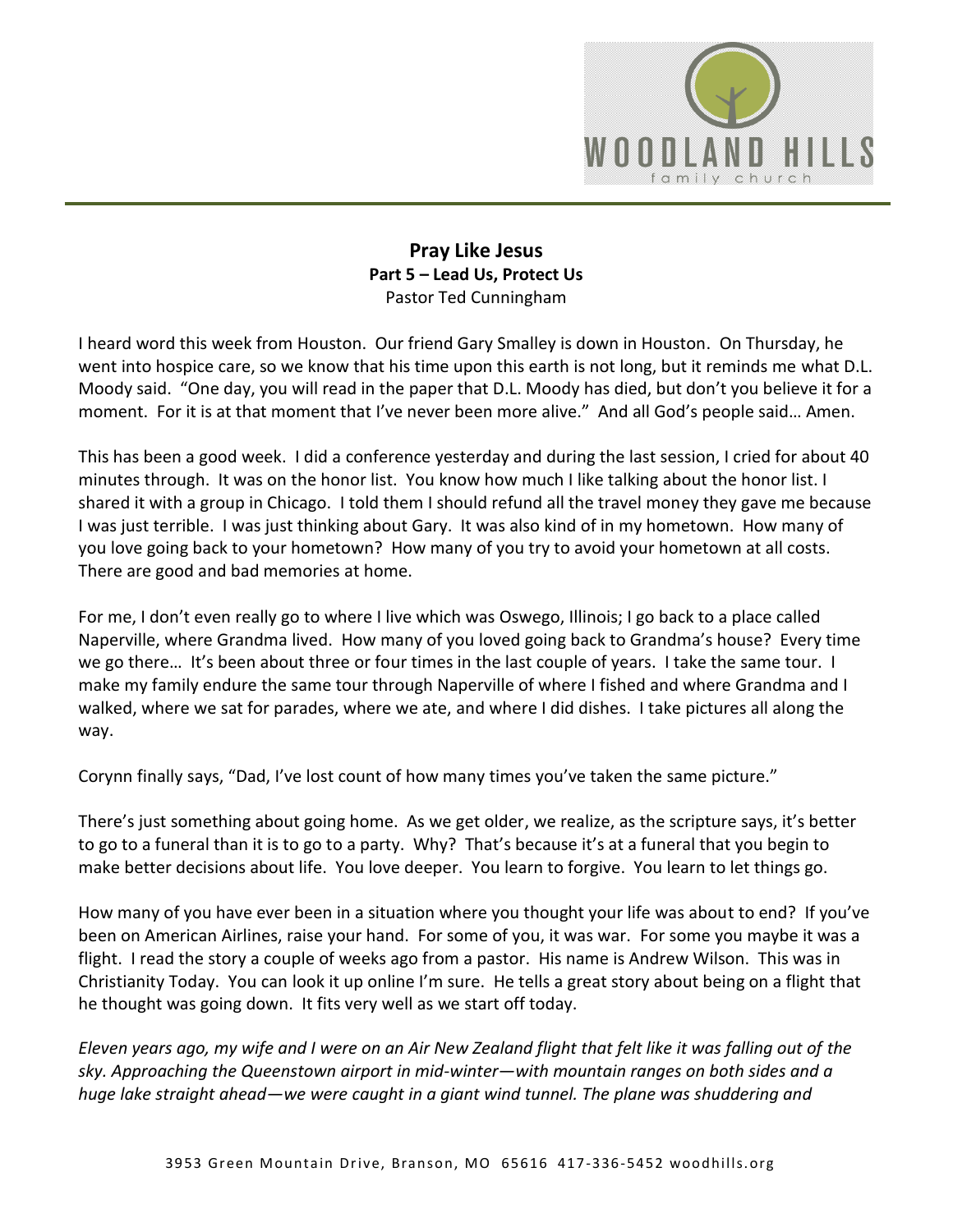*sporadically dropping 50 feet at a time. The cabin filled with shrieking and praying. Many people were crying out to a God in whom they did not believe. Just as there are no atheists in foxholes, there certainly aren't many on buffeted flights.*

*Thirty minutes later, after having landed safely, the group of strangers waited at baggage claim, looking awkwardly at each other. No doubt, many of them felt silly.* 

*The content of those prayers fascinated me. I suspect it reflects the way many of us intuitively pray. The most common petition I heard was some variant of "deliver us from evil:" "Help!" "Save us!" and "Oh, God, please don't let me die!" Crises prompt cries for deliverance, with the immediate need for safety drowning out all other concerns. Whenever I listen to baptism testimonies at my church, I am struck by how many people called out to God for the first time in a moment of personal danger.* 

*The other prayer I heard, though more infrequently, was "forgive us our sins" in some form or another: "I'm sorry" and "God, please forgive me." People want to be at peace with God when they die. So after crying out for rescue, they apologized as they prepared to meet their Maker.*

I've only been in one situation like that. It was on a flight with Amy to Ashville, North Carolina. It was one of those big prop planes. The cabin filled with smoke. The same thing happened. People started crying out. I don't think I helped any by singing Tim McGraw's *Live Like You Were Dying*. That's a true story. I looked over at Amy and… The lady in front of us… I'll never forget it. She was holding onto the seat, she was crying out, and she was afraid. I looked over at Amy and in a loud enough voice… Because I always like to participate with everybody around me. I said, "I've never been bull riding!" That was my big regret, but I had no other regrets. I never went skydiving, but I was at that very moment. Isn't it something that the prayers – I like how this pastor said it – intuitively come out of us?

In this message, the last part of this series we've been in… We've looked at the model prayer, the Lord's Prayer that he gives us to pray. In Matthew 6, we saw that Jesus actually gave us more instruction about how to pray. There is more weight in the passage on that than there actually is on "this is how you should pray, this is what you should pray, this is the outline that you should be looking at."

Today we are looking at the very last part – *Lead Us and Protect Us*. Throughout this whole series, we've looked at the idea of public prayer verses private prayer. In other words, the difference between a showcase prayer – a prayer where you are trying to impress people around you, using big words or a lot of words, repeating your words – and a private prayer.

We focused on the private prayer. You get alone with your heavenly Father. *"Our Father in heaven, hallowed be your name."* We are approaching him as Dad. We are focused on the private prayer. Today we are going to end this prayer in Matthew 6: 13 that says, *"And lead us not into temptation, but deliver us from the evil one."* At the end of this prayer, we cry out "And lead us not into temptation, but deliver us from the evil one." We need to learn something today about temptation.

Here's the first thing we want to know for sure about temptation as we just prayed, "God lead us not into temptation…" God does not tempt us. God does not temp anyone to sin.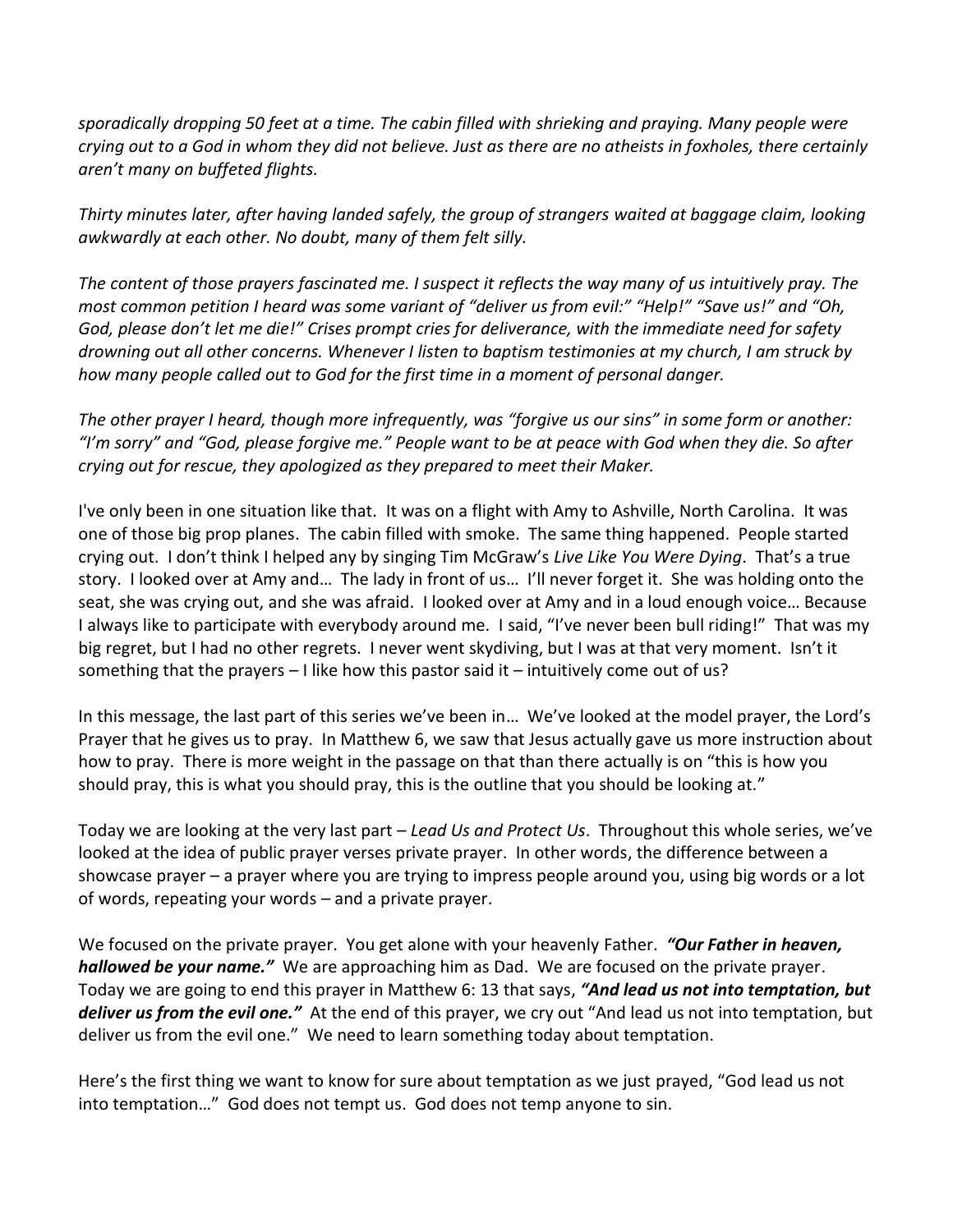We read this in James 1. *[13](http://www.studylight.org/desk/?q=jas%201:13&t1=en_esv&sr=1) Let no one say when he is tempted, "I am being tempted by God," for God cannot be tempted with evil, and he himself tempts no one. [14](http://www.studylight.org/desk/?q=jas%201:14&t1=en_esv&sr=1) But each person is tempted when he is lured and enticed by his own desire.* God is not the one tempting us; it is our own desires that are luring and enticing us from the time we are tempted to actually sinning. We have to understand God in not doing that.

Here is a very important part too. I want to focus right now on the ladies. You need to understand this. I talk to a lot of wives who don't understand this next point. Temptation is not sin. The temptation to go somewhere on the computer that you shouldn't go is not sin. Going somewhere on the computer where you shouldn't go is sin. There's a big difference. I have to say it again because the ladies, right now, they know *My husband is tempted in this area and because he's tempted, he's a pervert*. No. He's tempted… We are going to see in a second that Jesus was tempted and yet was without sin.

Today we want to talk about a strategy for when you are tempted so that you don't sin. To know that you can make that decision… And with the strategy that we are going to develop, we have to fully understand how the evil one tempts us. Let's look at his strategy as we develop our own strategy so we are prepared.

It's in Genesis 3 that we get his strategy. *[1](http://www.studylight.org/desk/?q=ge%203:1&t1=en_niv&sr=1) Now the serpent was more crafty than any of the wild animals the Lord God had made. He said to the woman, "Did God really say, 'You must not eat from any tree in the garden'?"* Understand that part of his strategy is taking God's word and twisting it just a little bit. It sounds right, but it's not. Satan has the same strategy as Hallmark. You need to understand this. You read cards and you're like *This is close. This is somewhat what the scripture teaches.*

They are using the words of the Bible, but it's not true. When it tries to comfort someone who is mourning by saying… And my friend, Gary Smalley will soon leave this earth, but guess what, he will never ever, ever, ever, ever become an angel. Don't buy a card like that. But you're like *Boy, when I read it though, it sounds nice*, but it's wrong. That's the difference. It's not true. I hear Christians say this all the time. "Heaven got a new angel today." No heaven did not. Because humans are created, angels are created, and we don't go back and forth.

*[2](http://www.studylight.org/desk/?q=ge%203:2&t1=en_niv&sr=1) The woman said to the serpent, "We may eat fruit from the trees in the garden…"* This is important. We can't skip past this Verse 2 because here's where she's going to remind him of what God actually said. "God said we get all of this - the whole garden – but not this one tree." So, Satan is wanting to get the eyes off the whole garden and onto the "no." He's wanting to taint all of the garden with the one tree.

This is what we have to understand. We are disciplined to say "no" to the bigger picture. Jesus said, "I've come to bring life so that you might have it more abundantly." I say "no" to the one thing so I can experience the abundant life. In Christianity today, I think we believe discipline is the ability to say "no." But discipline is more than the ability to say "no." Discipline is knowing why we say "no." Discipline is understanding we are saying "no" to this because I understand God's plan for marriage. We don't say "no" to pornography because we're afraid we're going to get caught and everything is going to get ruined. We say "no" to pornography because we love the abundant life.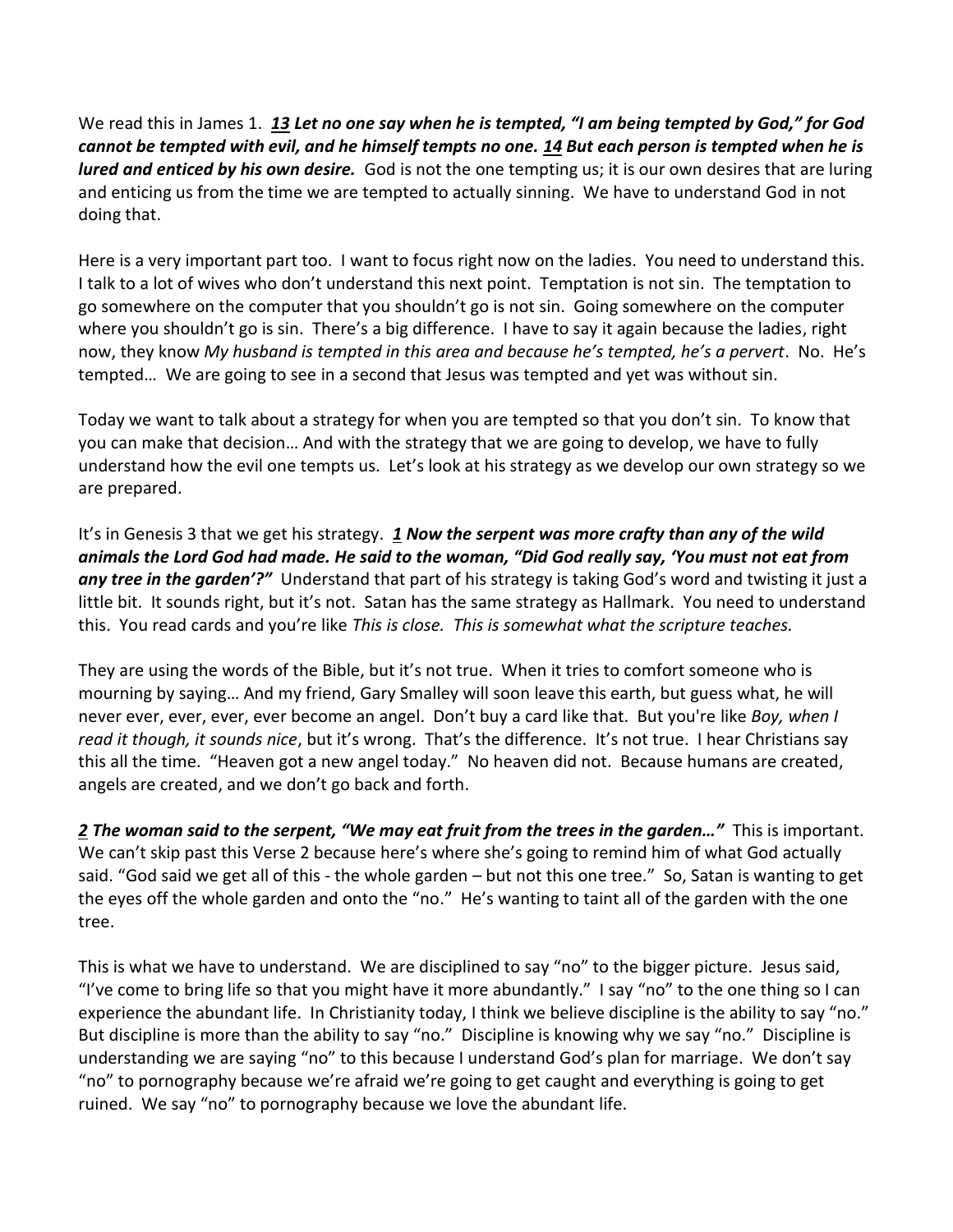### *[3](http://www.studylight.org/desk/?q=ge%203:3&t1=en_niv&sr=1) "…but God did say, 'You must not eat fruit from the tree that is in the middle of the garden, and you must not touch it, or you will die.' "*

Now watch what the crafty serpent does. *[4](http://www.studylight.org/desk/?q=ge%203:4&t1=en_niv&sr=1) "You will not certainly die…"* He just flat out denies God's word. …*the serpent said to the woman. [5](http://www.studylight.org/desk/?q=ge%203:5&t1=en_niv&sr=1) "For God knows that when you eat from it your eyes will be opened, and you will be like God, knowing good and evil."*

#### **1. The evil one tempts you by telling you there are no consequences.**

"It's just for this little moment that you can enjoy this. It's just for this moment that you can indulge. After all, you've worked hard all week; just enjoy this little bit right here. You've been so good for so long; just this little bit ain't gonna do nothing. If you partake in it, it's not going to impact your family."

We have a city that is built off this lie. What's the city? I'm not bashing Vegas today. I have friends that are making a living in Vegas right now. I have many pastor friends who are reaching so many people through that city, but I have a clear warning for any friend of mine in entertainment or whatever it is that leaves here to go work in Vegas. You have to have a strategy because what happens in Vegas does not stay in Vegas. What happens in Vegas stays with you. What happens in Vegas… I tell all my entertainment friends… Over the years, a lot of them have left here to go make a living. I say, "Go! Take on the world. Make a living. Be successful. But have a strategy because in Vegas, it's not a bunch of old women flirting with you after the show. No. You get up on stage and sing love songs for your entire show and afterwards women throw themselves at you. Do you have a plan?" I get pretty aggressive with this when I'm talking to my friends. They tell me they will get one and I go "NO! You need one right now!"

I'm going to Vegas in May for an event and I've got a plan. Do you know what the number one part of my strategy is? Take my wife. That's my number one plan. Take my wife and look at the sidewalk the whole time as I walk through that town. Do not let your eyes off the sidewalk until you get into your room. I have friends that say, "I don't know how it happened!" "I don't know how I ended up with her!" "We just went out for Tapas." If you don't know what Tapas are… Let me help my Ozarkian friends here. Tapas are small plates. He said, "It was just small plates and we ended up sleeping together."

Do you know what I told him? "Small plates lead to sex. You know better."

"Ted, how did I end up with a prostitute? It was just sushi."

"Sushi leads to sex. Sushi and sake are bad combinations. What are you thinking?"

You'll never catch me eating out with another woman other than Pat Kershaw, but she's 80. She was in the first service and so offended when I said that. But, I do have a rule. You have to be over the age of 70 if I'm going to meet you for coffee.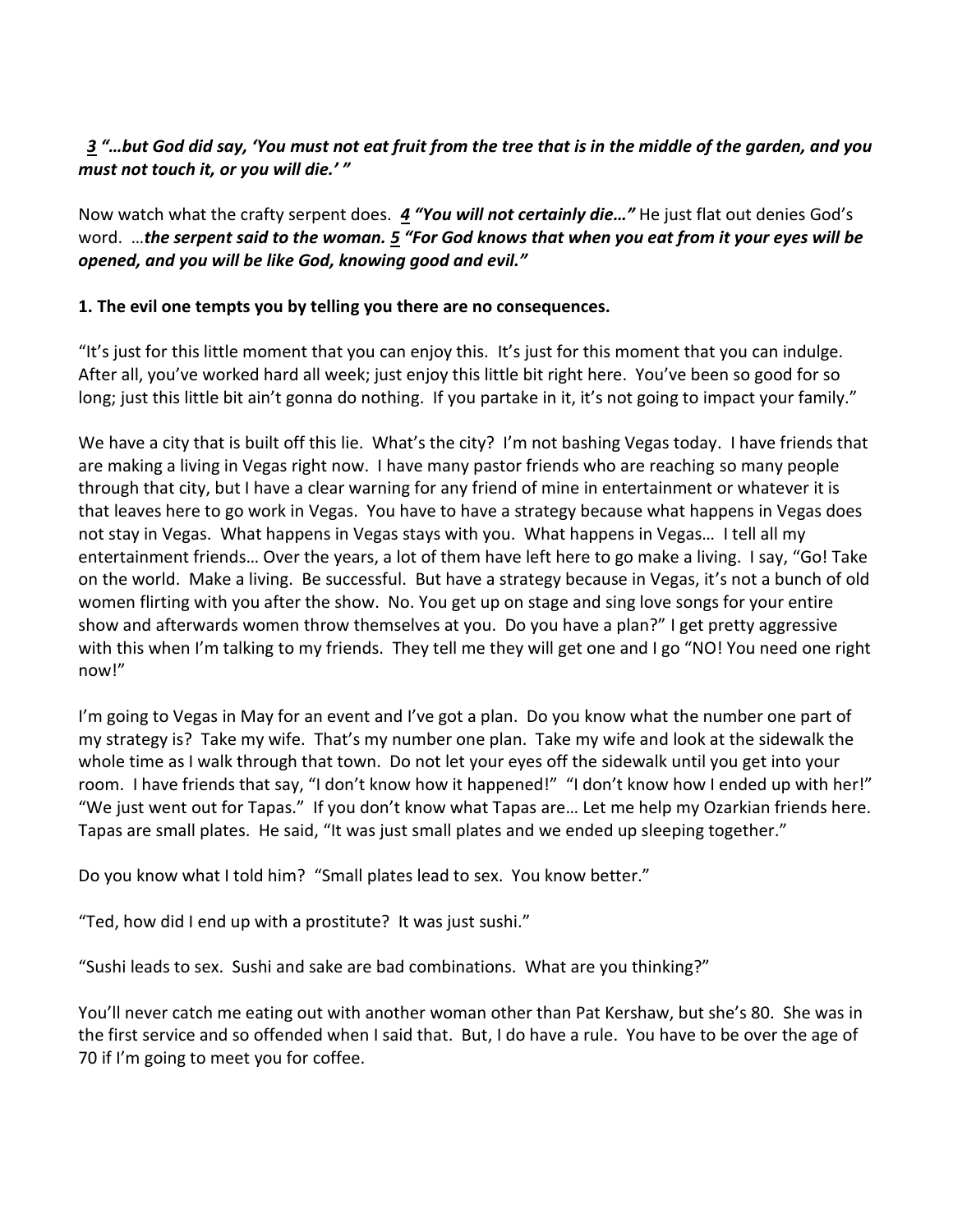You have to be aware. There are consequences and you need a strategy. You need to understand what's going on.

### **2. The evil one tempts you by denying God's Word.**

"Do you know what? You make this say whatever you want it to say. You love whomever you want to love and then whatever passages in God's word deny the way you want to think or feel, we will just say they are no longer relevant in the conversation. You marry whomever you want to marry; it doesn't matter. Whatever that is, we will just say that was 2,000 years ago in another culture."

"Men lead your homes? That was in a time when women were property. Men aren't called to lead anymore. We can make the scripture say whatever we want. We can go to the scripture with our ideas of what we want to be true and we can twist the scripture any way we want." Satan says, "Go ahead because God's word is whatever you want it to be. You can focus on whatever parts work for you and leave out the parts that don't."

# **3. The evil one tempts you with an offer to be God.**

Not only do you determine right and wrong, but now you are in place of God. We have a word for this and here's the word: Idolatry. We become worshippers of ourselves. Today, I just what you to know that you can have victory when tempted.

Many of you know my story. I grew up in an independent, fundamental, Baptist church. We got the no, no, no and we got the list of no's of what we shouldn't do. We never got the why attached to it. It felt to me like what I experienced this week when my wife took our family on an excursion to a zoo. We went to a zoo because on the front of the pamphlet, it showed they had a show with marching flamingos. If that doesn't get you excited, I don't know what does. There were 15 marching flamingos. They were trained according to their natural instinct. I know you didn't prepare yourself today for an impersonation of a marching flamingo, but I'm going to give it to you because you have to kind of get it in your mind. Their body doesn't move; it stays in one position and it's just their legs. So, for 30 bucks, you can see this, but for now, you're just going to have to imagine it.

We go to this show. We sit down around this big fenced in area with white picket fence. They've been building the show up. About 20 people gather around this fence and we sit there. They have 15 flamingos. They come marching into the pen. They are just kind of huddled up together and they are eating on the ground. A few minutes later, what looks like the gardener walks in. He looks like a guy who really doesn't even want to be there. He walks over to where the flamingos are and gets behind the last one he can. He's on this side of the fenced in area.

This is the show right here. He yells "Haah! Haah!" and they all take off across the pen to the other side. I look at Amy… I thought they were going to be doing tricks with their necks or something. No. Then after they all got to the other side, the gardener gets behind them again and yells "Haah! Haah!" and right back over to the other side they go. Here's the best part. The MC makes us give them applause. It was all back and forth with this guy yelling "Haah! Haah!"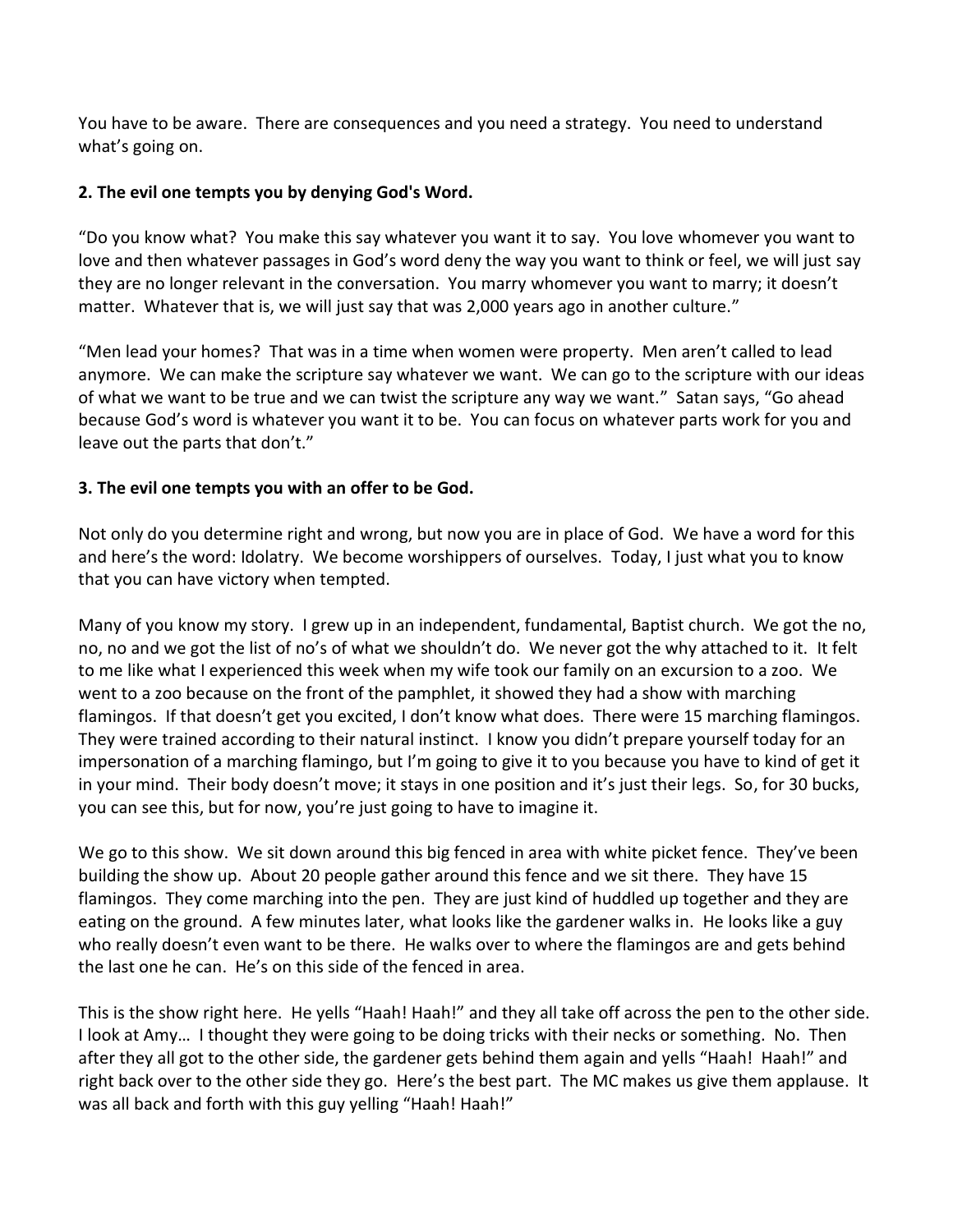I'm thinking *Come on! You've already got our money and now you are going to insult us by making us give them applause?!* I looked over at Amy and I said, "I'm no bird expert, but I think I can do this. I think I could train flamingos." I looked around at all 20 of us and we're all thinking *Are you kidding me? Seriously? Did they get away with this?* 

We left and this became so much fun for our family because I thought I'm going to see if this works with parenting. Now, to get them in the car, to get them to bed, to get them to dinner, I just come up behind Corynn and Carson and yell "Haah! Haah!" It's worked all week. They are running around like crazy. It has worked so well, next week, I'm going to try it with Amy. So, if you see me at Target behind her cart going "Haah! Haah!" you'll know. I've obviously had so much fun with that one.

This is the problem with how many of us parent and how many church leaders have taken on temptation. Any time something is presented to our children or presented to us, we just need someone around going "Haah! Haah!" But we need to learn what our strategy is and how we are disciplined when tempted.

Dr. David Jeremiah says this and I think it's brilliant. "*You have to know your strategy before you are in the situation."* Young lady, let me just explain this to you. Know what you believe about moral purity before the first date. We believe decisions have power. You don't make a decision on your moral purity while on the date. The decision is made before the date. He uses this illustration and it may be a little older. He says, "*A back seat is not a place to figure out what you believe about sex before marriage."* You do that long before. You make that decision. And you have to make the decision before the situation arises. Your parents aren't always going to be around going "Haah! Haah!" The dads are going let's do it with the boys. "Haah! Haah!"

Chuck Swindoll has said this for years. The first time I heard it, I memorized it. I hope you do as well. If you hear this, take this deep into your soul. *"Sin will take you farther than you want to go, will keep you longer than you want to stay, and it will cost more than you ever wanted to pay."* You have to make the decision.

As we've said, God does not tempt you and temptation is not sin. Here's what we do need to know today. **God does not directly tempt us to sin, but he does allow testing**. We read this at the commencement of Jesus' ministry. His ministry is established upon the earth for this short time. He is tempted by the evil one and let's look at how his strategy comes against Satan's strategy.

Matthew 4: 1-11 – *[1](http://www.studylight.org/desk/?q=mt%204:1&t1=en_niv&sr=1) Then Jesus was led by the Spirit into the wilderness to be tempted by the devil.* God's not tempting him, but the Holy Spirit is leading him to a place where Satan will do this. So, God does allow testing. *[2](http://www.studylight.org/desk/?q=mt%204:2&t1=en_niv&sr=1) After fasting forty days and forty nights, he was hungry. [3](http://www.studylight.org/desk/?q=mt%204:3&t1=en_niv&sr=1) The tempter came to him and said, "If you are the Son of God, tell these stones to become bread."*

It's very important that you see this because we are going to see it four times in this text. *[4](http://www.studylight.org/desk/?q=mt%204:4&t1=en_niv&sr=1) Jesus answered, "It is written…"* Jesus is going to quote scripture. Jesus is going to explain what he's doing based on the word of God. *"'Man shall not live on bread alone, but on every word that comes from the mouth of God.'"*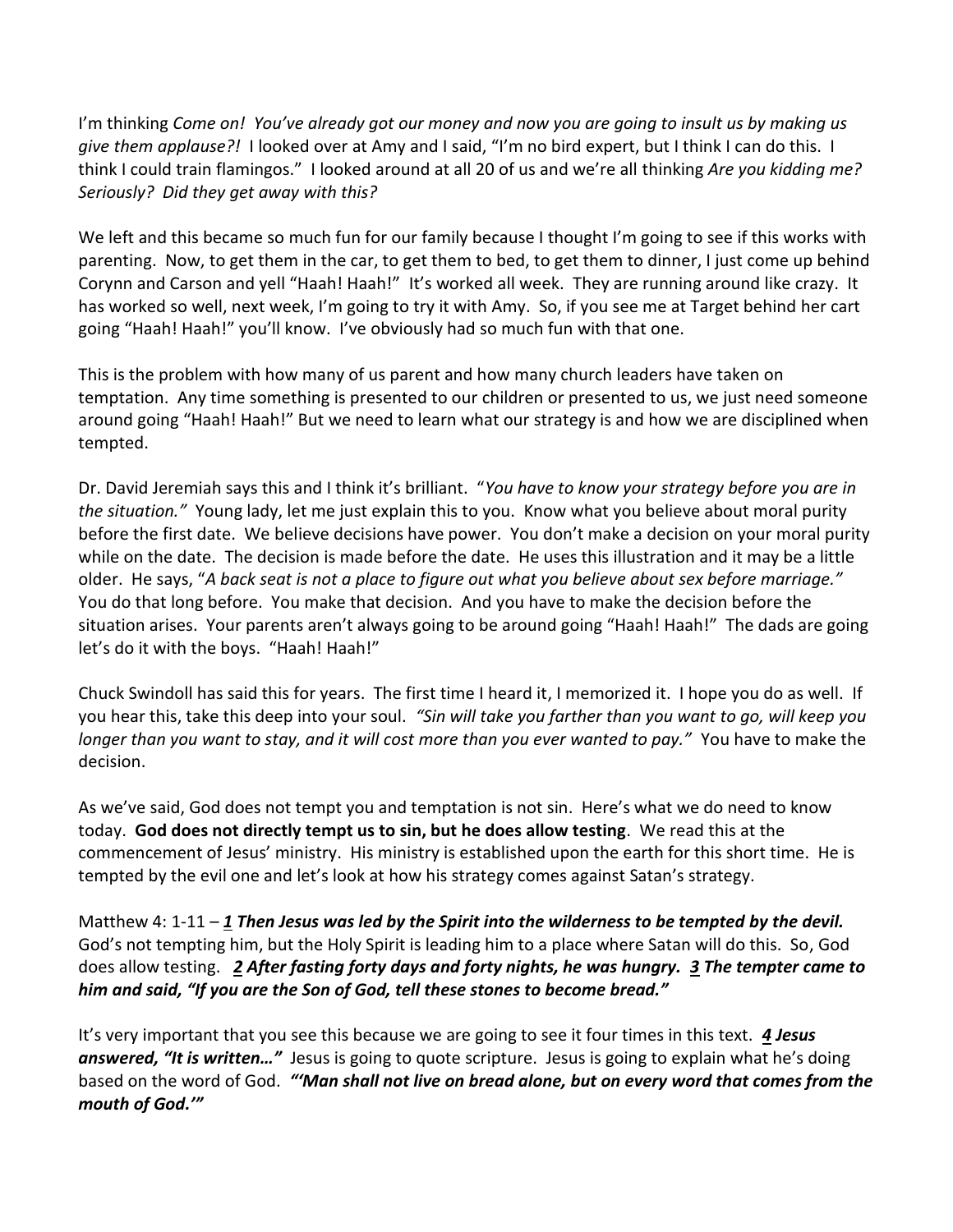*[5](http://www.studylight.org/desk/?q=mt%204:5&t1=en_niv&sr=1) Then the devil took him to the holy city and had him stand on the highest point of the temple. [6](http://www.studylight.org/desk/?q=mt%204:6&t1=en_niv&sr=1) "If*  you are the Son of God," he said, "throw yourself down. For it is written..." Now watch; Satan is going to quote scripture. *" 'He will command his angels concerning you, and they will lift you up in their hands, so that you will not strike your foot against a stone.'"*

*[7](http://www.studylight.org/desk/?q=mt%204:7&t1=en_niv&sr=1) Jesus answered him, "It is also written…"* Have you ever been in one of these debates where you're quoting scripture back and forth? Jesus brings the scripture right back to him. *"'Do not put the Lord your God to the test.'"* This is in Deuteronomy.

*[8](http://www.studylight.org/desk/?q=mt%204:8&t1=en_niv&sr=1) Again, the devil took him to a very high mountain and showed him all the kingdoms of the world and their splendor[. 9](http://www.studylight.org/desk/?q=mt%204:9&t1=en_niv&sr=1) "All this I will give you," he said…* All this I will give to you? He is the Son of God. When you are tempted by the evil one please understand; he's making offers he can't come through on. Don't fall for the offers. *"…if you will bow down and worship me."*

*[10](http://www.studylight.org/desk/?q=mt%204:10&t1=en_niv&sr=1) Jesus said to him, "Away from me, Satan!"* This is a great line for temptation. Someone throws themselves at you… It doesn't have to be in Vegas; it can be in Branson. If they throw themselves at you, I think it's an okay line to say, "Get away from me, Satan." I don't care because however Satan is coming against you, you can resist. "*For it is written: 'Worship the Lord your God, and serve him only.'" [11](http://www.studylight.org/desk/?q=mt%204:11&t1=en_niv&sr=1) Then the devil left him, and angels came and attended him.* 

Here's the bottom line of this text. Jesus refuted Satan and resisted temptation by quoting God's word. This is why we talk so much about memorizing and meditating on scripture. When we memorize and meditate on scripture and we find ourselves in a situation of being tempted, it is the Holy Spirit at work within you and me that brings the scripture back to our minds. I encourage you to quote it aloud. Raise your hand if you've seen the movie War Room. When Priscilla Shirer's character walks out on the front porch and she is rebuking Satan, it's going to make even our most staunch Baptist in here get excited. She comes out and she is proclaiming the name of Jesus over that home and refuting, rebuking Satan. "Get behind me! Get out of the way!" This is why we take the word of God and the scripture deep into our soul.

This is important. We read this in Hebrews 4: 15-16. *[15](http://www.studylight.org/desk/?q=heb%204:15&t1=en_niv&sr=1) For we do not have a high priest who is unable to empathize with our weaknesses…* Jesus is your high priest. You don't need an earthly priest to make intersession between you and God; that's the person of Jesus. Jesus is your high priest. *…but we have one who has been tempted in every way, just as we are—yet he did not sin.* This is important to understand.

John Piper said it this week and I think it's a perfect fit for this message. He said, "Guys, if you were sitting down at the computer today and you were getting ready to click onto a porn site and I was standing over the top of you and I said "Okay make that click and you will die immediately, don't make the click and I will hand you ten thousand dollars in cash." In this room, your like "I wouldn't make the click." The point there is that you can resist. You can say no. You've given in to the temptation 30, 40, 50 years of your life and you find yourself in the same patterns of sin. You can refute the evil one and resist sin. And all God's people said… Amen. You've got this. You can do this.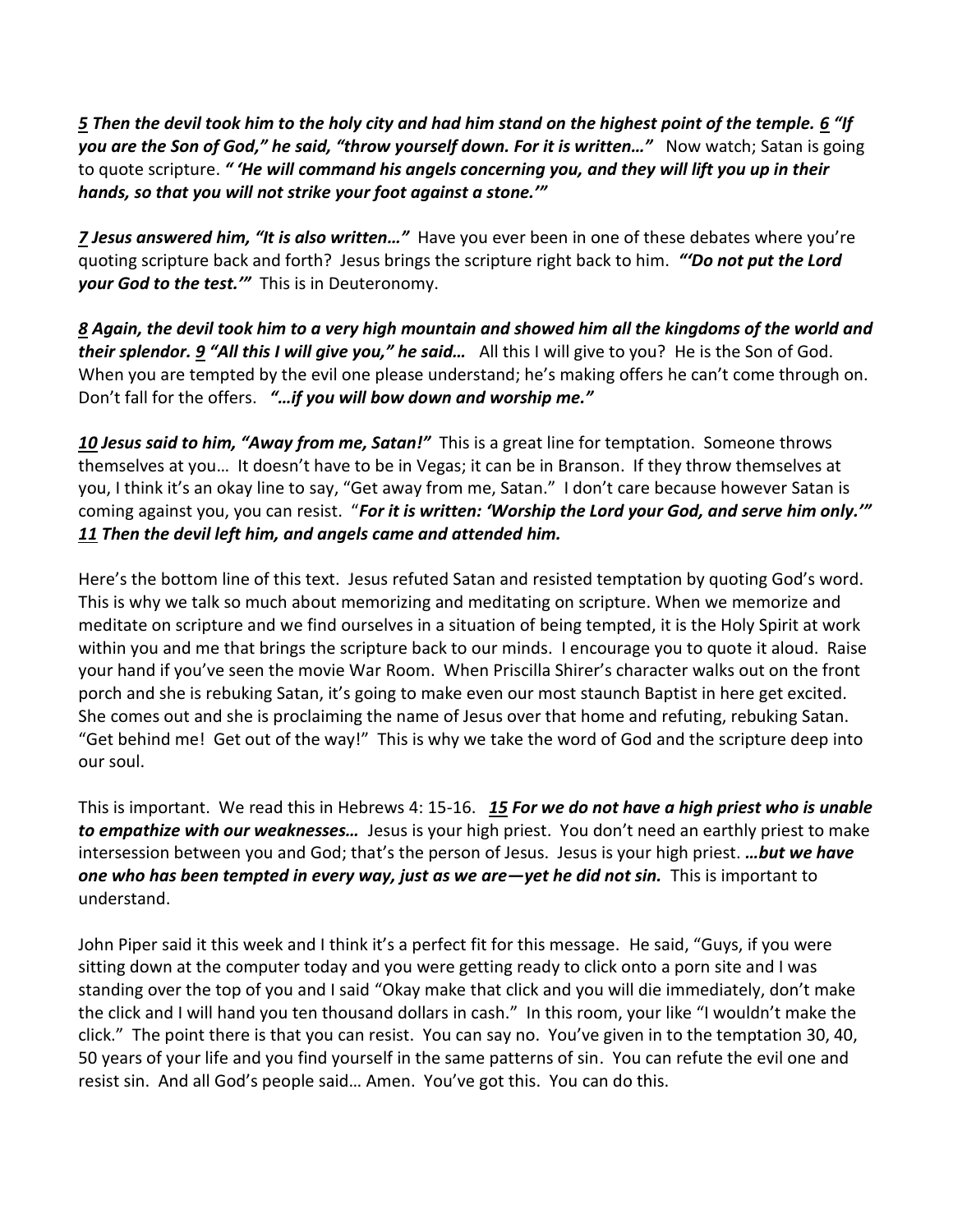# *[16](http://www.studylight.org/desk/?q=heb%204:16&t1=en_niv&sr=1) Let us then approach God's throne of grace with confidence, so that we may receive mercy and find grace to help us in our time of need.*

Young men, you've got this. You can overcome this. You can say no to the temptation. It is more than possible in the name of Jesus.

Bob Deffenbaugh puts it this way*. "When we pray to not be lead into temptation but deliver us from the evil one, we are asking the father's help in avoiding such situations. We ask for doors to be closed that have difficult situations in the other side. We ask for our hearts to be strengthened and focused on good things. We ask for wisdom to recognize and avoid troubling circumstances."* You've got this.

Growing up, not only did I attend an independent, fundamental church, but I also attended an independent, fundamental Baptist camp in the summer. I remember, even as a little kid, looking up at the slogan going across the front of where we had worship and preaching. It was the camp slogan and I think it was well intentioned, but wrong. It simply read, "It is easier to build boys and girls than to repair men and women." I remember even as a ten year old thinking… I was thinking about the family members that I know that are struggling with addiction. Those who have had broken marriages and broken families and broken relationships.

They were medicating with drugs, alcohol, sex, whatever the case may be. I was thinking *Okay, there's just not as much hope for them as there is for me?* Let me ask you. With the gospel of Jesus Christ, do we believe that to be true?

The gospel doesn't repair; the gospel makes you brand new. I'm talking that "iPhone 6 plus out of the box" brand new. You know what I'm talking about. There are no smudges. There are no fingerprints. How many of have pulled out a new phone and you feel like you can't touch it? I'm talking "new car smell" new. I'm not talking "JoAnn and Chip on Fixer Upper" restoration. I'm not talking restoration. I'm talking brand new. He does that with boys and he doesn't that with men. He does that with girls and he does that with women. He does that with eight year olds and he does that with eighty year olds. That is the gospel of Jesus.

When we pray… I took Pastor Bob's prayer and I added to it because I thought about all the situations we have here at Woodland Hills Family Church. Talking about prayer changing us… We say "Our Father who art in heaven, hallowed be your name." "I come to you as Dad. This is you, not me."

### **Prayer changes us**

From idolaters to worshippers, From thieves to givers, From liars to truth tellers, From adulterers to loving and faithful spouses, From arrogant to humble, From hating to loving, From bitter and resentful to forgiving.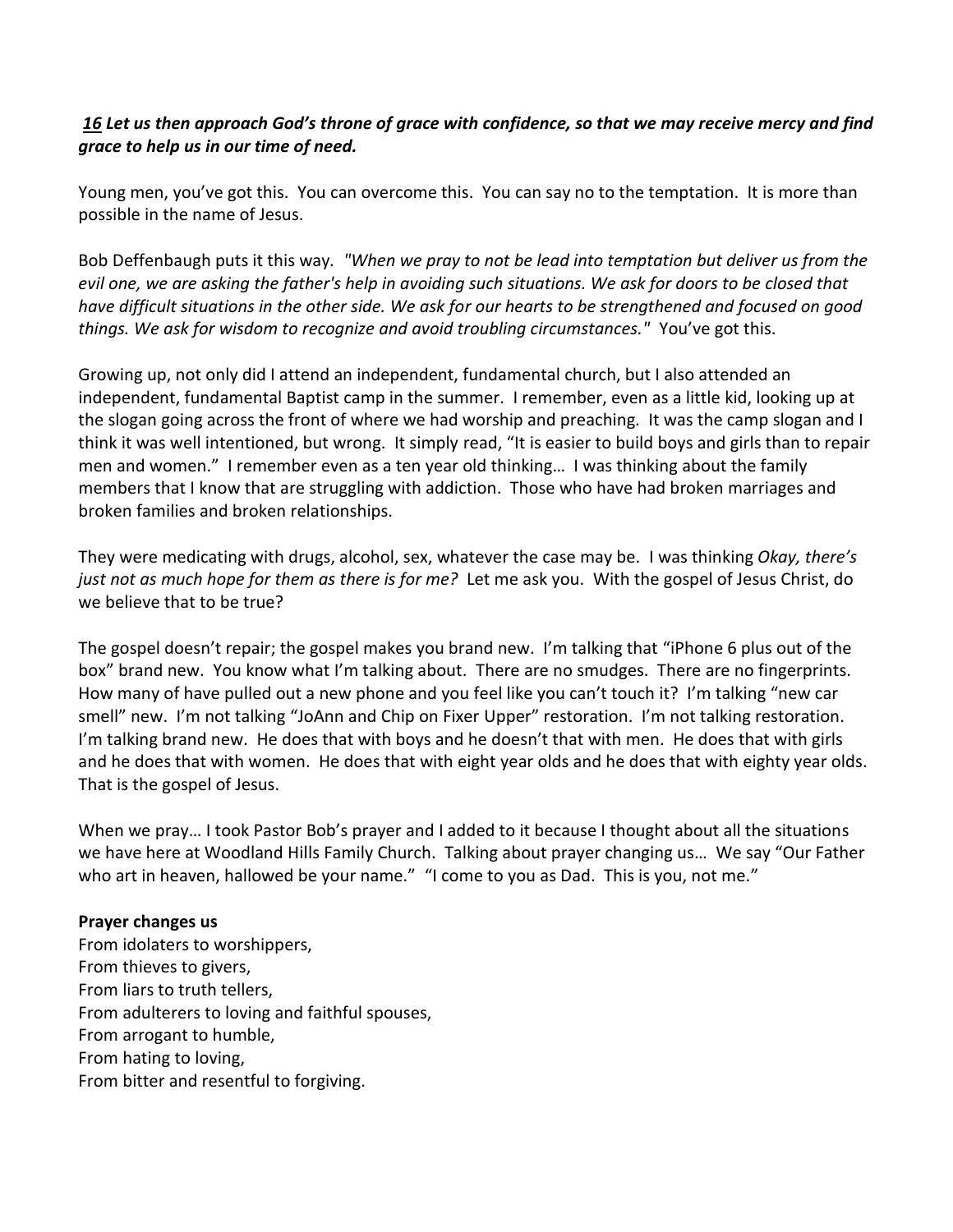When we pray and as we have prayed over the last five messages *Our Father in heaven, hallowed be your name, your kingdom come, your will be done, on earth as it is in heaven. Give us today our daily bread. And forgive us our debts, as we also have forgiven our debtors. And lead us not into temptation, but deliver us from the evil one.'* Those are the prayers all throughout this place today.

We pray this prayer over our children: "Father, cover them in the blood of Jesus, protect them from evil, fulfill your purpose in their lives, do not arouse or awaken love before it's time. I'm not always going to be around my children, running behind them going "Haah! Haah!" Father, let them be guided by your spirit. Let them know that when tempted, they have the ability, through the word of God, to resist. They have that power in them.

By the way, when you look at the scope of salvation, when you are saved, when you place faith in Jesus, you were justified, you were declared righteous. Then you enter into sanctification, you're being sanctified, you're being delivered from the power of sin. One day… as for my friend Gary Smalley, this day is very soon. He will ultimately be delivered from the very presence of sin, and all God's people again said… Amen. We believe this and we hold this to be true.

I'm going to ask, as we close out our time today, for you to just bow your head and take a moment. I want you to go into that private prayer. I want you, as you pray Our Father in heaven, hallowed by your name… Start by calling out to him as Dad. Your kingdom come, your will be done on earth as it is in heaven. If you have physical needs in this place today, you pray that to him right now. Share your need; share your desire for healing. As for the sin that has taken you down, you begin praying right now Father, forgive us of our sins. For the brokenness and the reconciliation, help me forgive those who have sinned against me. Lead us not into temptation, deliver us from the evil one. You take a moment and you pray to your Father.

I'm going to ask you to do something bold this morning, as your church family, because remember this is a collective prayer. It's lead us, protect us, forgive us, give us. Your church family would like to end this series and this time together this morning by praying for you. If you've never placed faith in Jesus and today is the day that, for the first time ever, you have cried out to your Father in heaven in the name of Jesus to be saved, I'm going to ask that you stand.

If you have need… There are many in here today who are mourning. There are those here that are mourning the loss of a family member and at the same time praying for the healing of another. If you have physical need, financial need, I'm going to ask that you stand.

If you've never cried out to your Father in heaven, seeking forgiveness for the sin that has taken you down and you pray that today would be the day that you cry out for forgiveness, I'm going to ask that you stand.

As we forgive those who sinned against us. If you have broken relationship, a broken marriage, you're not on speaking terms with an ex-spouse, you're not on speaking terms with a child or parent or coworker and you want to know how to forgive, you need prayer for reconciled relationships, I'm going to ask that you stand.